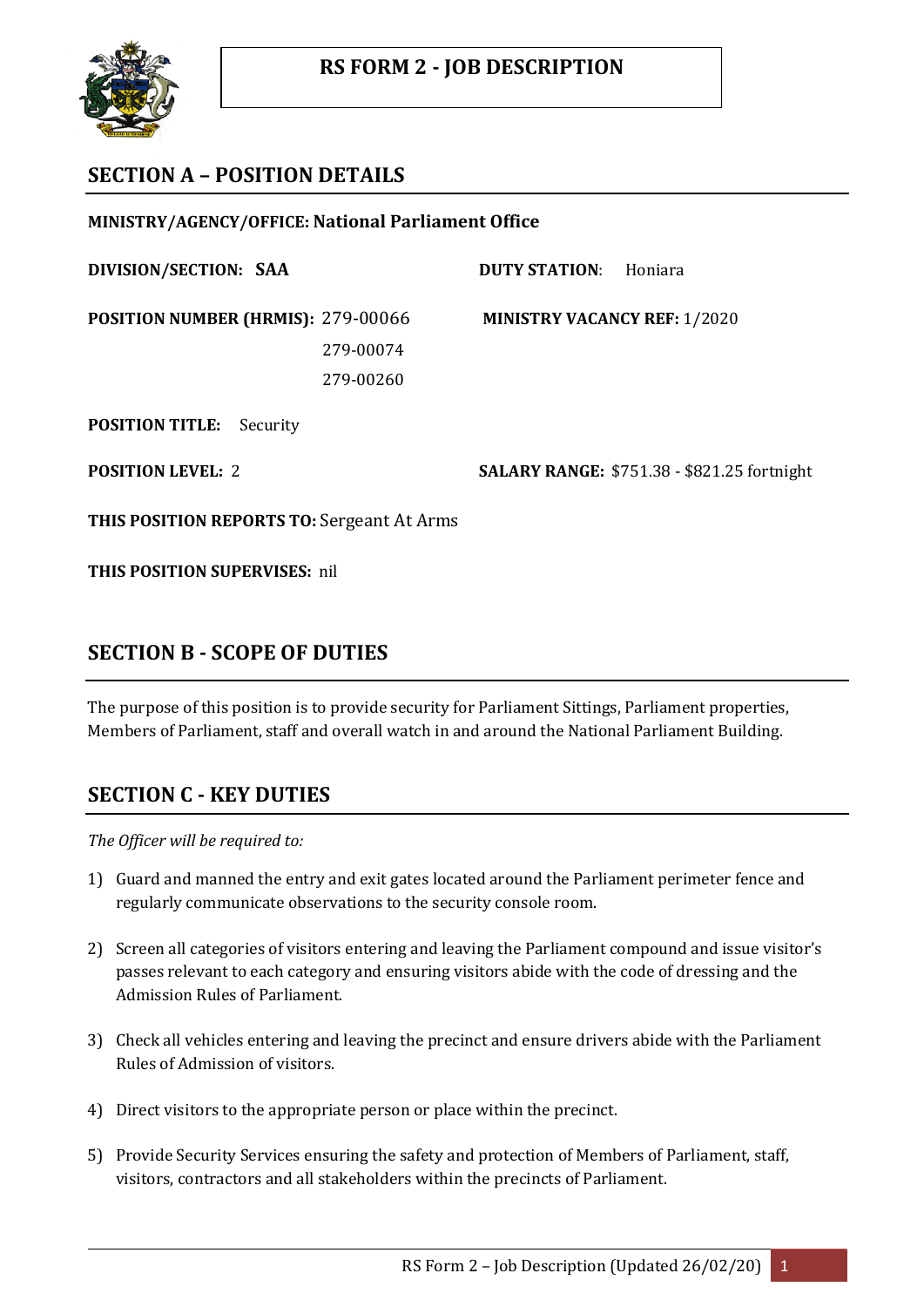- 6) Protect and provide security watch and patrols around parliament properties, Office buildings including the Offices of the Leader of the Opposition and the Independent Group and assets within these precincts.
- 7) Deal with any illegal entry or unruly behaviour and ensure that the Parliament compound is free from criminal or unacceptable behaviours
- 8) Assist the Sergeant-At-Arms as and when required and ensure the Admission Rules are implemented accordingly.
- 9) Any other duties as may be directed by the Sergeant-At-Arms

## **SECTION D - KEY DELIVERABLES**

### *Successful performance of the duties will be indicated by:*

Applicants should be able to demonstrate:

- 1) Mature and good behavior without criminal record to combat crime and illegal intruders to Parliament compound.
- 2) Ability to work extra hours when required from time to time
- 3) Timeliness in attending duty shifts and readiness to standby working odd hours

## **SECTION E – QUALIFICATIONS AND CAPABILITIES**

#### **Key capabilities:**

- 1) Security skills of being watchful, alert and intellectual in professionally dealing with the different levels of people entering and leaving the precinct.
- 2) Ability to collect information, analyse and communicate the relevant information to the appropriate person at the right time.
- 3) Ability to write Reports in the station diary and communicate information to Officers in charge.
- 4) Ability to manage and control the Parliament Security CCTV system and interpret the various events happening in and around the compound.
- 5) Strong ability to work in a team and ensure interdependency of team members contributing to success of team.

#### **Qualifications**

 Form 5 Leaver with a certificate in security training and desirable to have a diploma holder in HR related field

## **SECTION F - KEY SELECTION CRITERIA**

#### **Experience:**